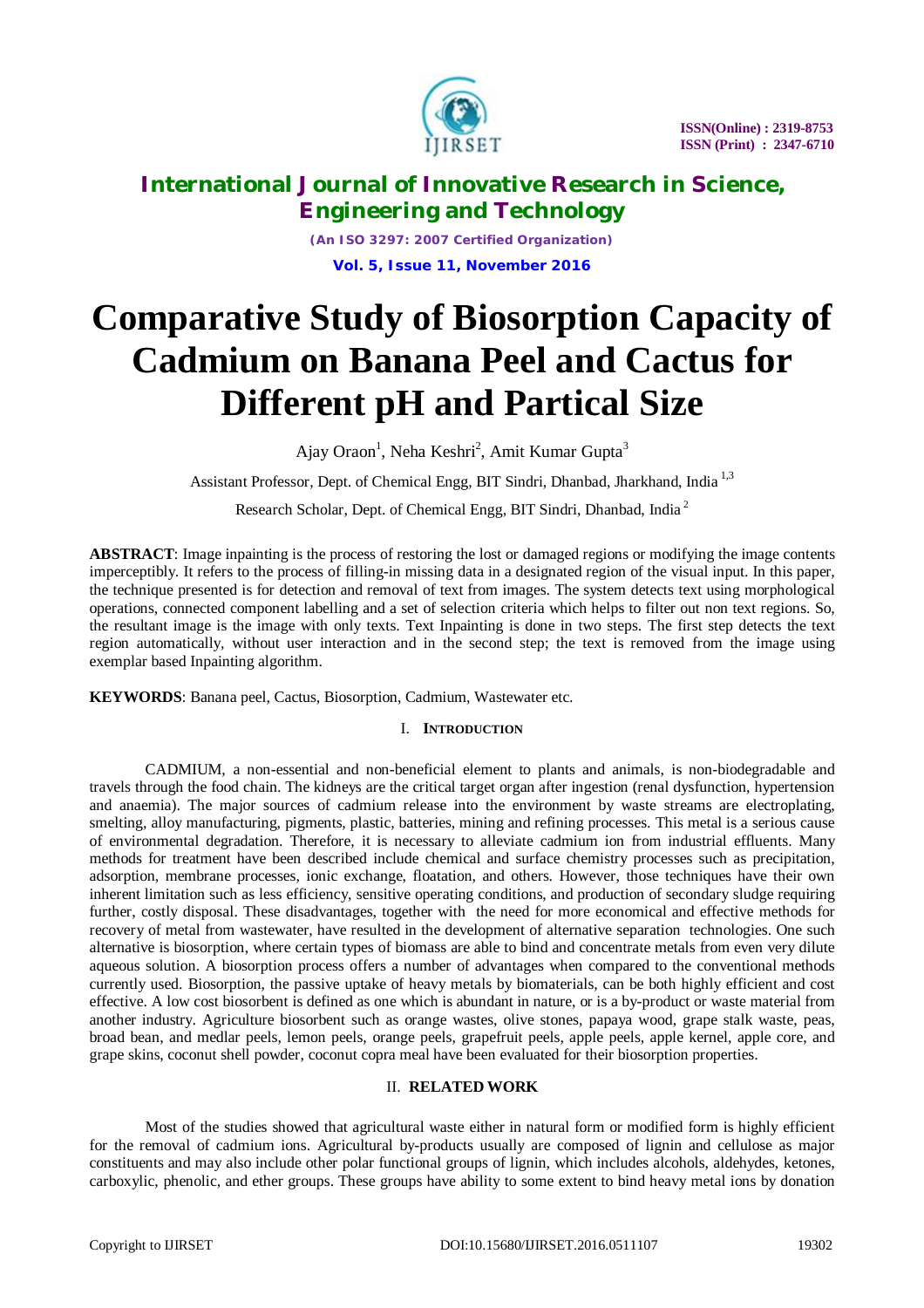

*(An ISO 3297: 2007 Certified Organization)*

#### **Vol. 5, Issue 11, November 2016**

of an electron pair from these groups to form complexes with the metal ions in solution. Banana peel, agricultural waste, was selected because of its high pectin content and the fact that it is an agricultural byproduct. The by-products resulting from processing represent a major disposal problem for industry and the environment. Therefore, the purpose of this study was to explore the feasibility of using Banana peel for cadmium ion removal from aqueous solutions by conducting batch experiments as a function of solution pH, initial cadmium ions concentration and contact times.

#### **III MATERIALS AND METHODOLOGY**

#### *Biosorbents Preparation*

Banana peel and cactus was collected as solid waste. The collected material was then washed with deionized water which was prepared by the technique of reverse osmosis several times to remove heavy metals. The washed materials was cut into small pieces (1-2 centimeter; cm) then dried in a hot air oven at  $60^{\circ}$ C until they reached a constant weight, which was accomplished after 48 hours (hrs). In the final stage these material was dried, ground, and screened with sieves of the cut of size of > 850, 600-850, 425-600, 300-425, 212-300 and 150-212 µm.

#### *Effect of particle size*

The effect of particle size,  $> 850$ , 600-850, 425-600, 300-425, 212-300 and 150-212 µm, was determined by agitation 0.1 g of banana peel and 100 ml of  $Cd(NO<sub>3</sub>)<sub>2</sub>,4H<sub>2</sub>O$  solution at the concentration of 50 mg/l. Agitation contact time was kept for 24 hrs which is sufficient to reach equilibrium with a constant agitation speed of 150 rpm at 25 °C. A pH value of 3to 6 were maintained throughout the experiment by adding 0.1 N NaOH or HNO<sub>3</sub> before each the experiment same procedure will do for cactus.

#### *Effect of Solution pH*

The effect of initial solution pH was determined by agitation 0.1 g of Banana peel and 100 ml of Cd(NO3)2.4H2O solution concentration 50 mg/l using a shaker at different solution pH values ranging from pH 1 to pH 6. Agitation contact time was kept for 24 hrs which was sufficient to reach equilibrium with a constant agitation speed of 150 rpm at 25<sup>o</sup>C. The pH was adjusted by adding 0.1 N NaOH or 0.1 HNO3.same procedure will do for cactus.

#### **IV. EXPERIMENTAL RESULTS**

## *Effect of pH*

The pH of the aqueous solution was an important controlling parameter in the biosorption process. Most research conducted on heavy metal biosorption indicates that the decrease in metal ion biosorption at acid pH could be due to the increase in competition with protons for active sites. At alkaline pHs, however, other effects could arise that also alter the process, such as the predominant presence of hydrated species of heavy metal, changes in surface charge or the precipitation of the appropriate salt. Effect of pH solution on the biosorption of cadmium ions by using banana peel material and cactus was studied and the results are shown in Fig 1. There was increasing cadmium ion removal with increasing pH from pH 1 to pH 5. The cadmium ion removal increased rapidly. At pH of around 5, cadmium ion removal leveled off at a maximum value. The biosorption of cadmium in a highly acidic solution (pH 1) was observed to be negligible. According to several authors biosorption below pH 2 is negligible due to the competition of hydrogen ions for the active sites. The dependence of cadmium capacity on pH was similar to the cadmium ion sorption on *Hydrilla verticillata* and Cystine-modified biomass. Then the cadmium ion capacity increases as the pH continue increasing. Due to proton (H+) vies with cadmium ions in lower pH, the sorbent surface taken up more H+, consequently reducing cadmium ions binding on the biosorbent surface. At higher pH, the biosorbent surface takes more negative charges, thus attracting more cadmium ions. However, with further increases in pH the formation of anionic hydroxide complexes decreases the concentration of free cadmium ions.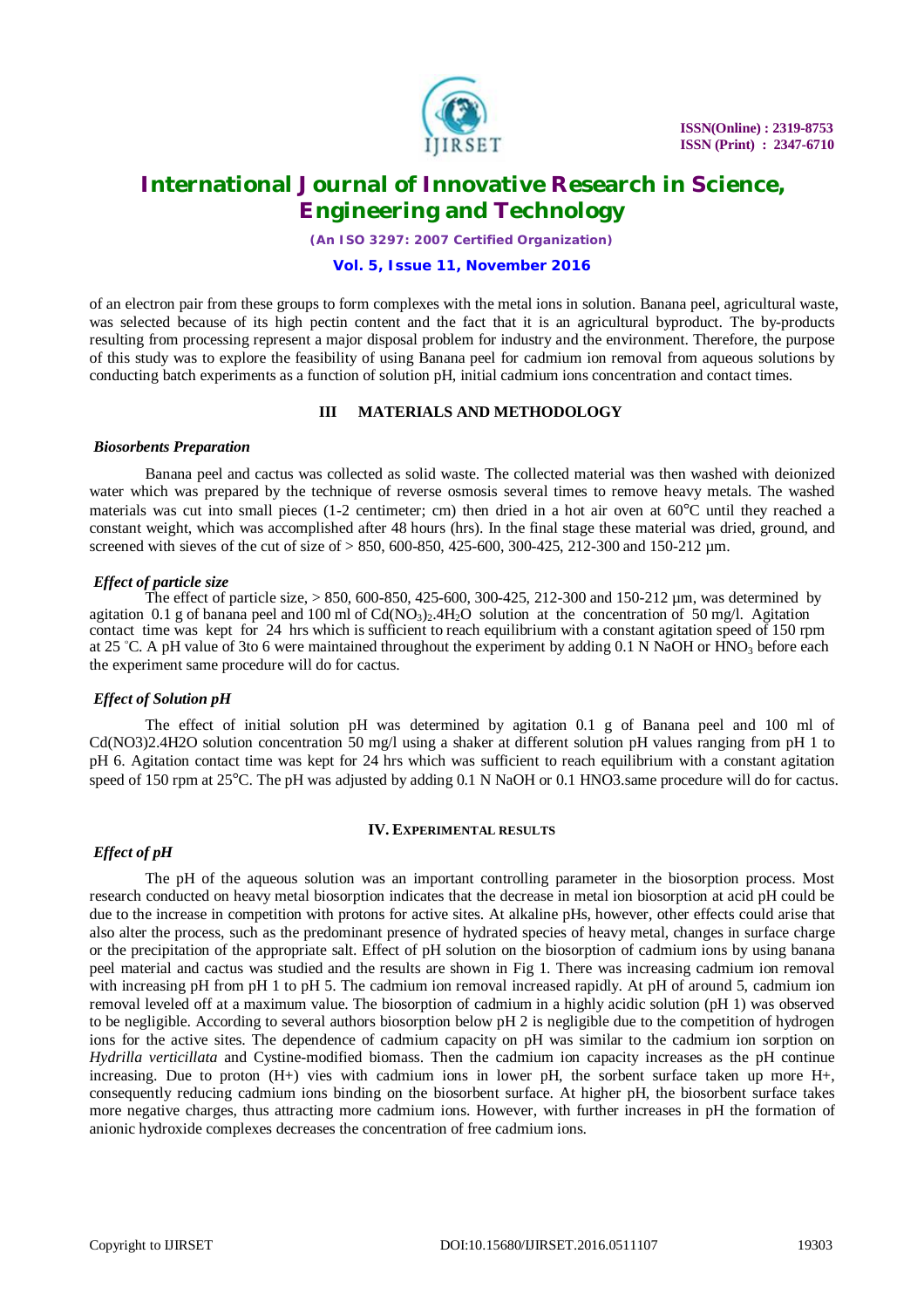

*(An ISO 3297: 2007 Certified Organization)*

**Vol. 5, Issue 11, November 2016**





## *Effect of particle size*

The percentage of cadmium ions removal using banana peel at different particle sizes are shown in Fig 2. It was seen that the influence of the particle size was similar at different solution pH ranging from 2 to 6. The particle sizes of banana peel and cactus had no effect on the removal of cadmium ions. The higher biosorption level achieved by smaller particle size of the biosorbents may not be connected to the fact that smaller particle sizes give large surface areas. There was tendency that smaller particle sizes produce shorter time to equilibrate. Although this is contrary to expect for an intrapaticle diffusion controlled process, it is necessary to point out that the two sizes of biomass are actually of the same thickness (dimension which determines the diffusion distance). This is due to size grading of ground biomass particle by standard sieves works on the length and width dimensions. The behavior has been reported by others, although Leusch et al. 1995 showed that larger biomass particles of Sargassum fluitans and Ascophylum nodosum had higher metal uptake than smaller particles in the case of cadmium, copper, nickel, lead and zinc. Then, the influence of biosorpbent size on metal uptake seems to be function of both the type of biomass and the metal ion.